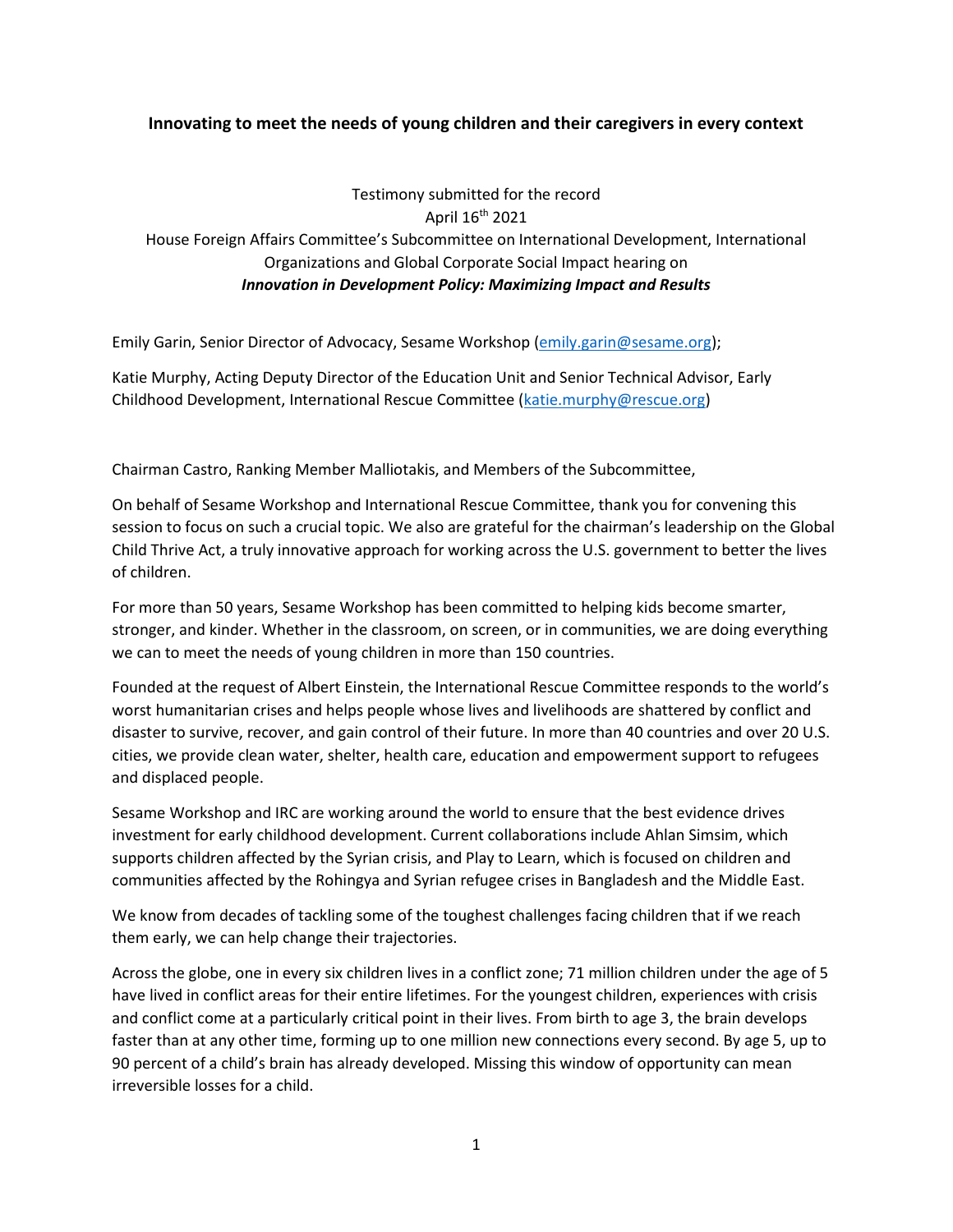To address these challenges, the ways we reach children and caregivers have evolved over the past five decades, teaching us time and again that necessity can be the mother (and father) of invention.

Our work during the COVID-19 pandemic has brought the need for that flexibility and innovation into ever sharper relief. While face-to-face services are on hiatus, we are providing resources for educators and families through WhatsApp, strengthening access to our content through new partnerships and television distribution channels, and creating content on COVID-19 to support early learning and help families navigate the wide range of challenges they are facing.

## **Lessons identified and examples from the field**

Through these and other partnerships, our most recent experiences in innovation have shown us the value of tapping both the newest and oldest of resources: technology and human relationships.

Our adaptations have demonstrated an unprecedented leap in the capacities of caregivers, educators and other service providers to make use of new technologies to support children's learning. We have also seen a more understanding and collaborative relationship between caregivers and educators. Maintaining and fostering these working **relationships will be essential for building the base of trust and capacity needed to confront new challenges and explore innovative solutions.**

Our experience has also demonstrated that **innovative approaches to programming need not be high tech**. In some cases, our innovative adaptations have actually moved from newer but less-contextuallyappropriate technology to more traditional communication media, such as radio and television, which, due to their territorial scope, facilitated more democratic access to learning materials. As in all aspects of our work, **innovation should be demand- and context-driven, rather than supply-led**.

The changes that COVID-19 has necessitated are key reminders of what we should always be doing by design: **developing human-centered, context-appropriate solutions alongside the communities we hope to support.**

Many of our adaptations offer lessons for future innovation opportunities in both crisis and non-crisis contexts:

- **■** In the **Syria response region,** our Ahlan Simsim programming has pivoted from school and inperson service delivery to adaptions such as digital dissemination and audio interventions. We are implementing a new mass messaging program to be distributed by WhatsApp and other mobile programs that allow caregivers to select which age-tailored content they would like to receive and foster two-way communication between staff and caregivers. Lessons on foundational literacy, numeracy and social-emotional learning originally designed for children in classrooms have been changed into 5 –10-minute videos, with each lesson's complementary activities distributed to caregivers for use the home.
- **EXECT** In **Ethiopia, Tanzania,** and **Uganda,** PlayMatters supports the development of cognitive, creative, social, emotional and physical skills in children. While the program's primary focus is on strengthening play-based learning within Originally designed for classrooms, the pandemic forced PlayMatters to pivot and convert its content for distribution to children and their caregivers at home. A strong example of how "no tech" or adaptive innovations can have significant impact, the program developed a series of paper-based home learning guides tailored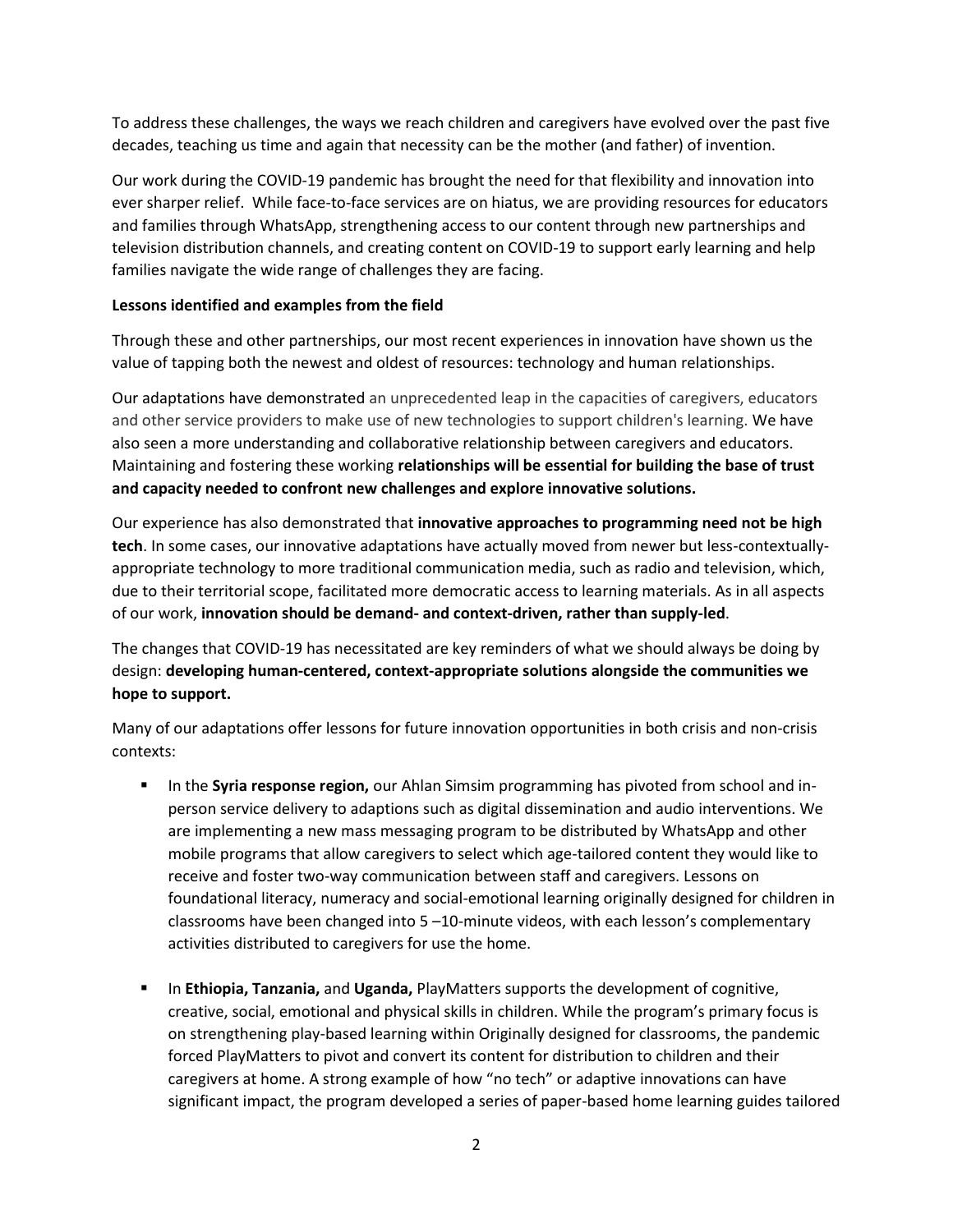to young and primary school-aged children, their caregivers and educators. Guides for children and caregivers recommend daily routines and fun activities and suggest ways that caregivers can turn daily interactions into teachable moments. Those designed for educators provide guidance on how to check in with families remotely and ways they can support their own well-being during this challenging time.

**EXECT** Sesame Workshop and IRC are also driving solutions in **Central and South America**. The combination of COVID closures and pre-existing access challenges for Venezuelan children displaced across the region calls for a response that is versatile and able to reach these young people where they are.

The IRC has developed an innovative radio program called Play Well, designed for children ages 3 to 12, with a focus on developing social-emotional learning skills. The IRC is also currently developing a new program called Audioclass, which will aim to provide engaging educational content across a variety of platforms including radio, mobile phones, smart phones and tablets. Primarily relying on audio but also including video and interactive content, Audioclass works directly with Colombian educators to create lesson plans that can be distributed and accessed by students beyond school buildings and classrooms.

Sesame Workshop is working through two new distribution models in the region: our Jardín Sésamo device and the Sesame ChatBot. Jardín Sésamo is a state-of-the-art Sesame intervention built around a small plug-in device that broadcasts engaging, age-appropriate and educationdriven content over free local WIFI access in selected spaces. Simple instructions explain how users can connect over WIFI on a personal smartphone, tablet or laptop at no data cost and how to connect the device to a television set or projector for collective use. Families are also able to access the content and download it for future use. Through our local brand, Sésamo, we have integrated content into a WhatsApp chat response system (ChatBot) to reach families with trusted educational content tailored to meet families' current needs. The Sésamo resources are designed to support children's learning across our whole-child curriculum, from physical and social-emotional wellbeing to academic skills and mutual respect and understanding. Adultfacing resources also support caregivers' adoption of positive parenting practices and tools to

## **Recommendations for improving outcomes in U.S. development investments through innovation**

Support to early childhood development programming is the cornerstone for maximizing impact and results of U.S. investments in international development and crisis response. Evidence shows that quality support in the early years can provide tremendous returns – up to 13% per year – through improved education, health, and economic outcomes.<sup>1</sup> To capitalize on that potential, future U.S. investments should:

■ Facilitate innovation by allowing grantees the flexibility to adapt their programming to meet rapidly evolving implementation conditions;

<sup>&</sup>lt;sup>1</sup> García, J.L., Heckman, J.J., et al. "The Life-cycle Benefits of an Influential Early Childhood Program" NBER working paper (2016).